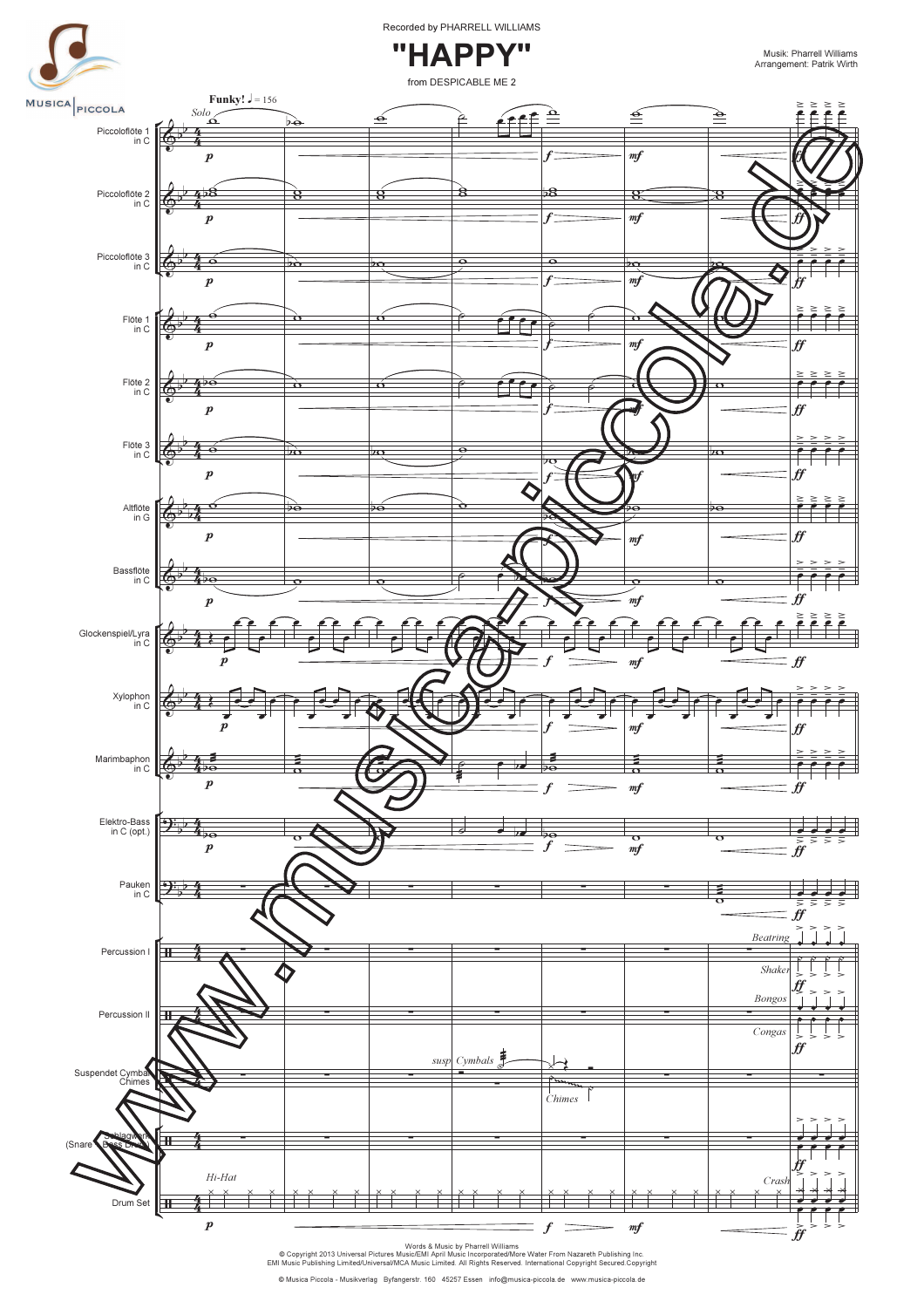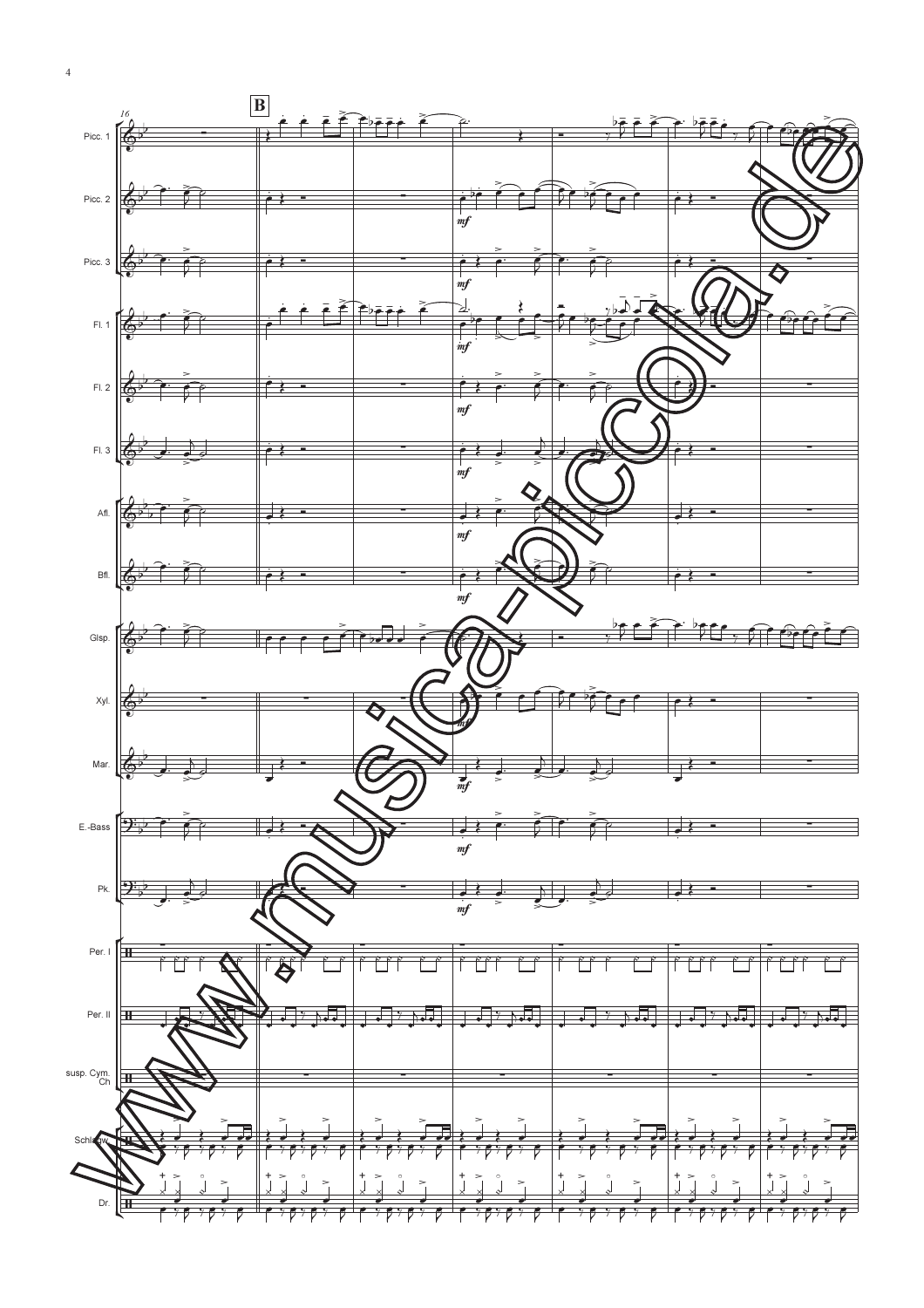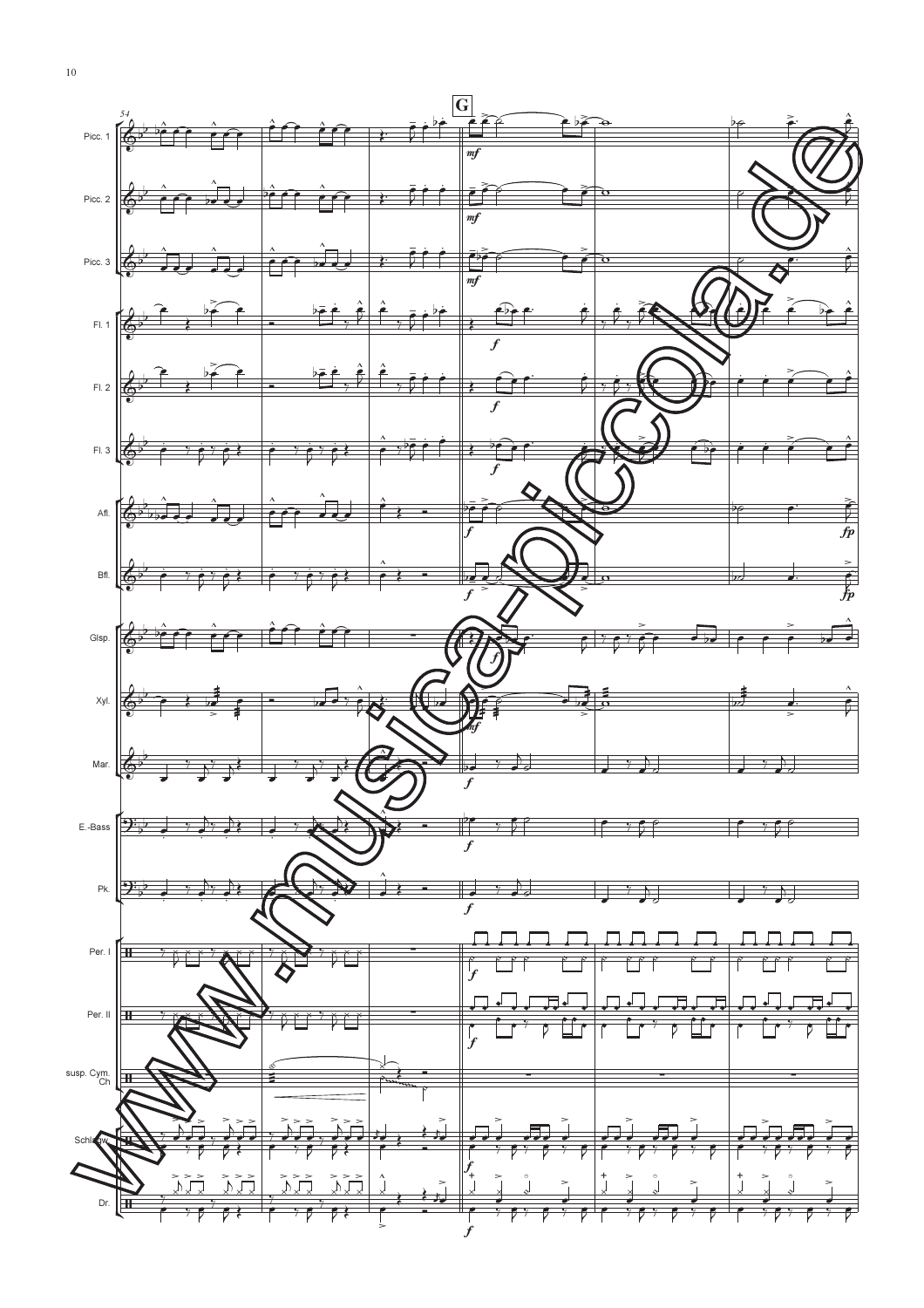## "HAPPY"







from DESPICABLE ME 2



Words & Music by Pharrell Williams<br>© Copyright 2013 Universal Pictures Music/EMI April Music Incorporated/More Water From Nazareth Publishing Inc<br>EMI Music Publishing Limited/Universal/MCA Music Limited. All Rights Reserve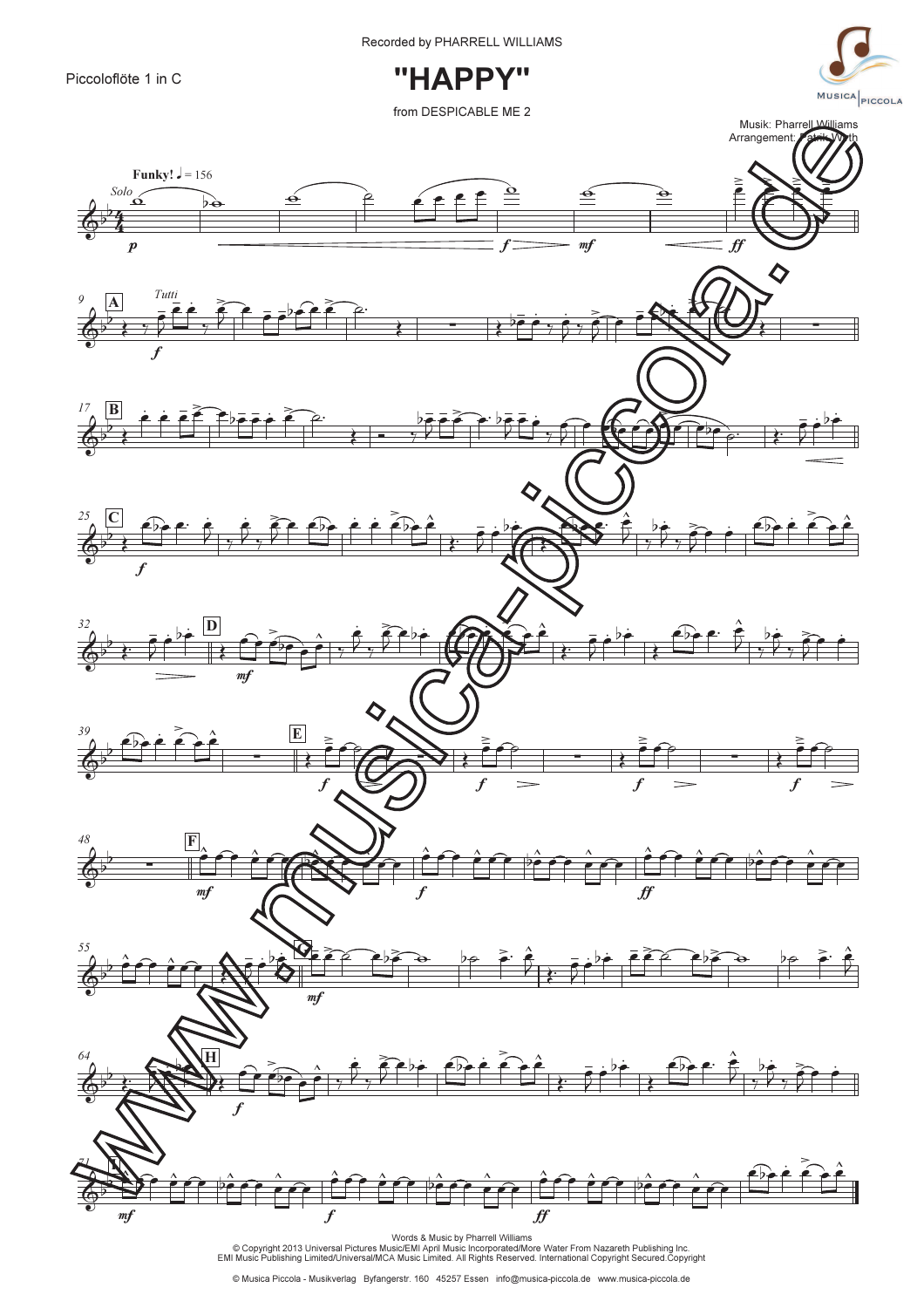

<sup>©</sup> Musica Piccola - Musikverlag Byfangerstr. 160 45257 Essen info@musica-piccola.de www.musica-piccola.de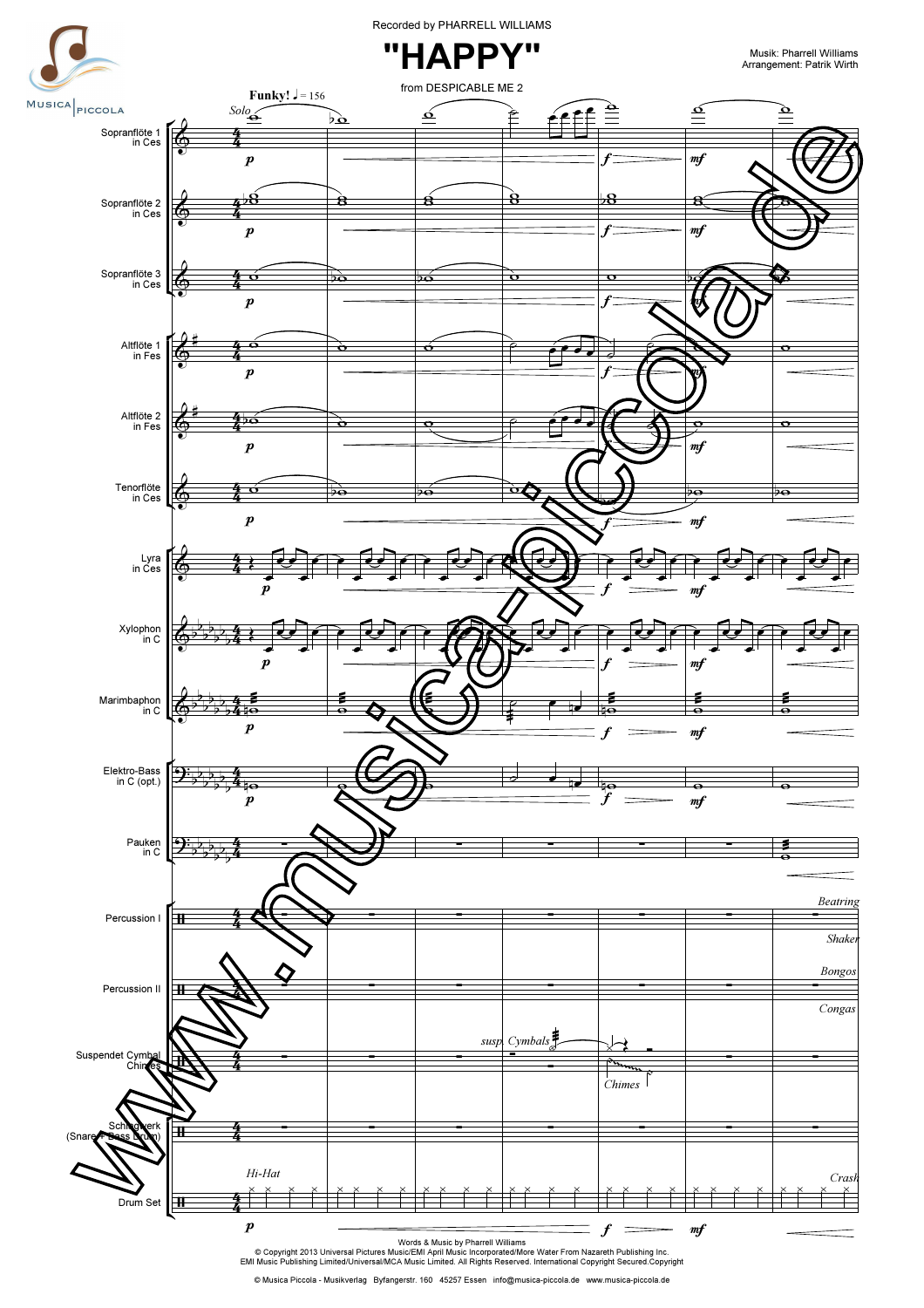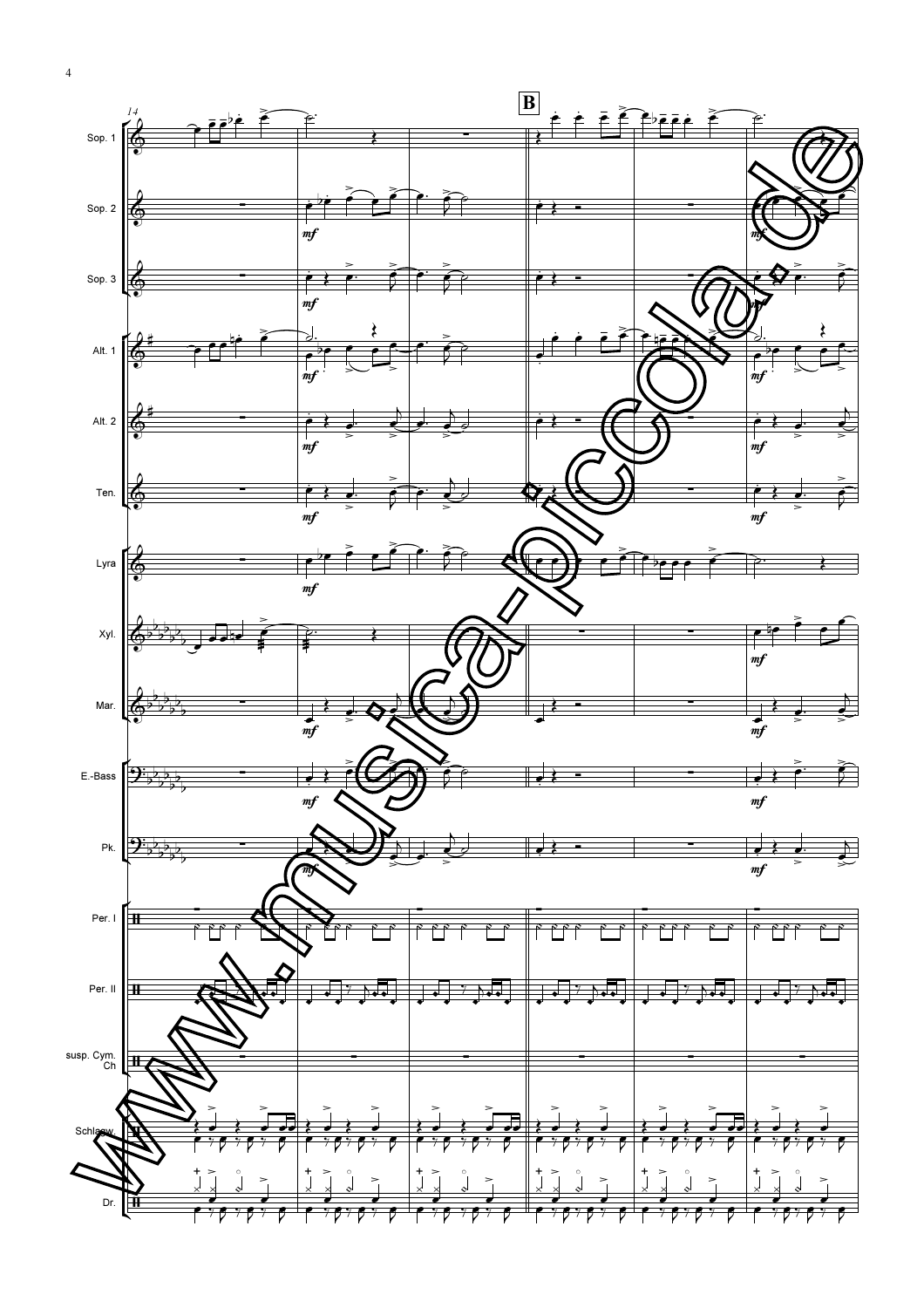